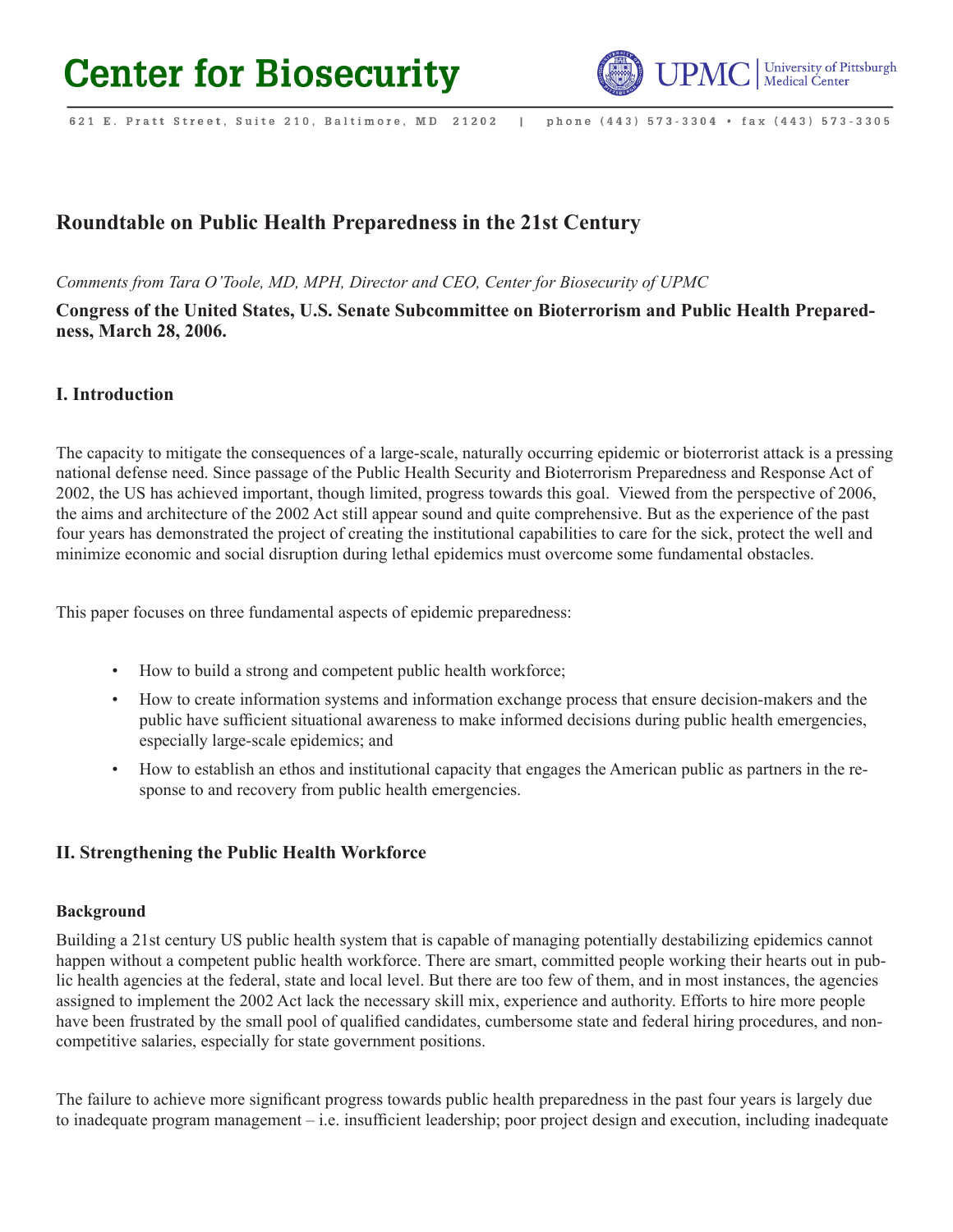consultation and communication; implementation failures; and failure to assess progress and to redirect efforts based on such assessments. These shortcomings are largely the direct result of too few people, many with limited experience, trying to do a great deal under ferocious time pressures. Efforts to improve accountability for program results by demanding progress towards poorly conceived "metrics" will not fix this problem; it will merely further burden overtaxed officials.

The nation must make significant investments in building the public health workforce. This will require a long-term commitment to creating the educational opportunities, curricula and career paths needed to attract smart, committed people. We must take immediate steps to bring qualified health professionals into government service. And we must construct efficient organizational mechanisms to catalyze a continuous dialogue between policy makers at HHS and medical and public health practitioners in the field.

## **Recommendation**

HHS Needs More Staff, More Robust Management Structure. The problem of agencies having too few people with appropriate skills and authority to achieve critical public health preparedness goals is highly apparent within HHS and CDC. After the terrorist attacks of 2001, HHS was tasked to take on a welter of new missions related to homeland security; the management structure and staffing of HHS has not kept pace with these assignments. HHS is larger in dollar terms than the Department of Defense – and yet HHS does not have a single undersecretary. Secretary Leavitt has noted that he has 27 direct reports – a situation he recognizes as "not at all an ideal organizational structure".

Cabinet Secretaries should have broad discretion in how their agencies are organized, but I believe that Congress should approve at least one – or better, two or three -Undersecretary positions to HHS. This would provide the agency with increased senior managers capable of coordinating HHS' vast programmatic span of control. In the realm of public health preparedness, an Undersecretary for Public Health (which could be combined with the present Assistant Secretary for Health or the position of Surgeon General) could better coordinate the varying HHS programs now spread among the Assistant Secretary for OPHEP, CDC, HRSA, NIH, AHRQ, and ONCHIT. In addition, an Undersecretary would be better able to represent HHS in the interagency process.

# **III. Build a Public Health Workforce with Necessary Educational Background and Project Management Skills**

There is considerable evidence that there are too few people trained in public health practice to meet current needs of federal, state and local agencies. As long ago as 1999, the National Commission on National Security in the 21st Century (the so-called "Hart Rudman Report") warned of a "crisis in competency" within the Federal government due to a generationlong failure to recruit promising young people into government service and the accelerating retirement of today's senior civil servants. One study by an independent non-governmental organization estimated that half of federal employees now working on biodefense related issues will be eligible for retirement in the next 3 years. Moreover, biosecurity issues and management of destabilizing public health emergencies have not until recently been a focus of government efforts. Hence the workforce available to lead and manage biosecurity programs in particular, but homeland security issues generally has been quite small. This must change.

- 1. Long term Create a program to provide tuition for students of medicine, public health and nursing in exchange for commitments to serve in government public health post. Past experience has shown that the most efficient and effective way for the nation to induce young people to study public health and related disciplines and to enlist them in critical government positions is to establish tuition pay-back programs. Students in medicine, nursing or public health would have their full or partial tuition paid by the government in exchange for a commitment to serve in public health positions at the local, state or federal agencies. Students who know they are going to serve in such jobs upon graduation will act to drive schools of public health in particular to offer relevant training in public health practice.
- 2. Mid-term Double the current size of the CDC's Epidemic Intelligence Service, and ensure that at least two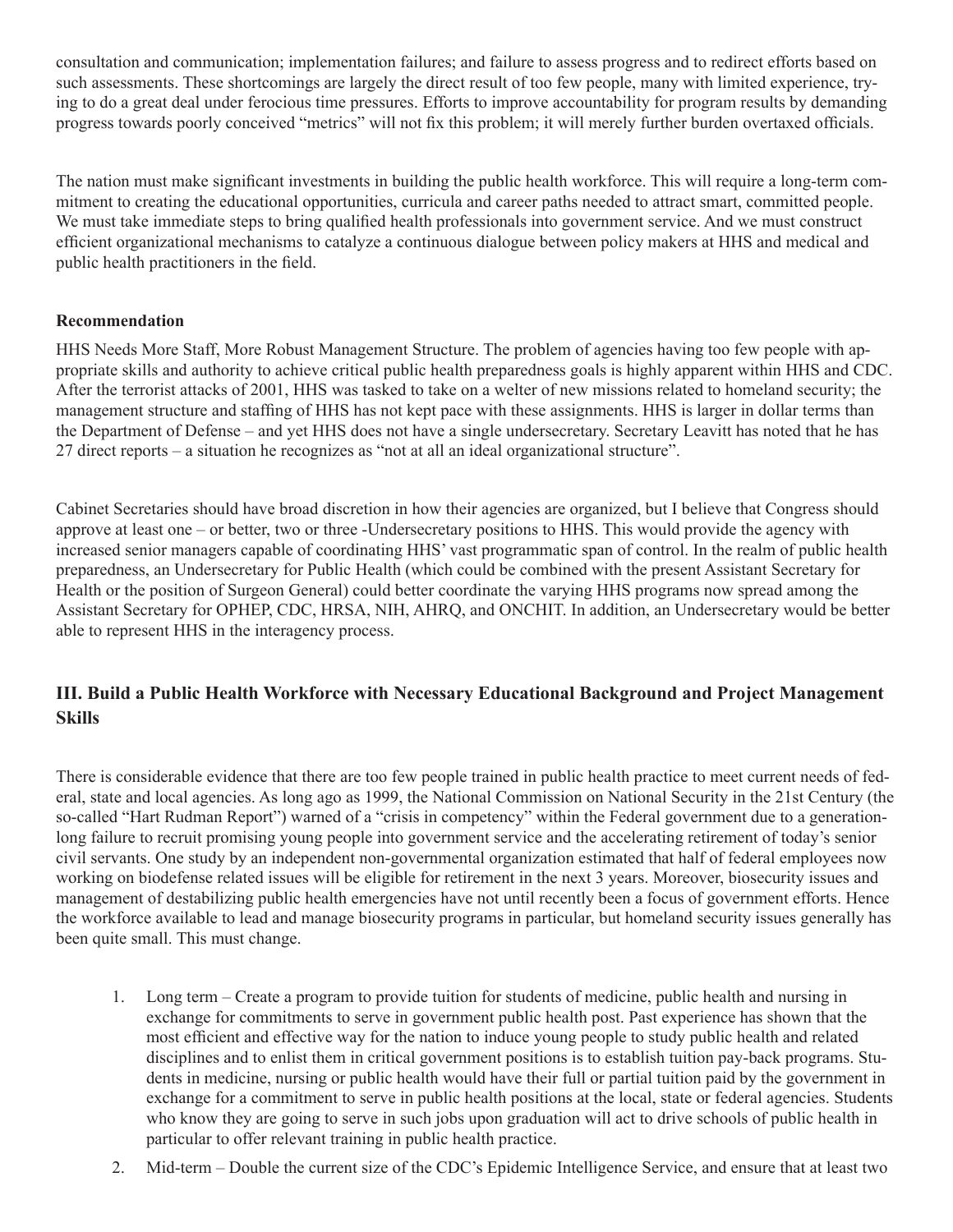thirds of all EIS assignments are to state and local health departments. The CDC's Epidemic Intelligence Service (EIS) was established during the Korean War as an early warning system against biological warfare. It has now expanded into surveillance and response for all types of epidemics including chronic diseases, but provides hands-on postgraduate training in epidemiology and public health practice. Approximately 70 health professionals per year enter this two year program, including 15 officers from countries other than the US. Importantly, 70% of EIS officers continue in public health careers. Currently however, only 25% of incoming EIS officers are assigned directly to state and local health agencies; the great majority work at CDC headquarters in Atlanta on a wide range of issues. [ref: accessed at http://www.cdc.gov/eis/applyeis/applyeis. htm, 3/24/06].

- 3. Near term Create a special senior EIS fellows program that would provide up to 3 year assignments under IPA agreements for experienced, talented individuals from academia and the private sector who could serve as mentors and provide a stimulus for documentation of experiences in epidemic preparedness program building. Such a program would create an opportunity for experienced medical and public health professionals and seasoned program managers to work in government posts.
- 4. Provide funds to state and local public health practitioners to write up and share experiences with epidemic preparedness program building. Such officials are currently too busy to document what works and what does not; consequently many localities are repeating mistakes made elsewhere and failing to benefit from others' successes. It would be useful to have both publications and a CDC website that could provide detailed information about program design and implementation. Expanding the annual meeting of bioterrorism directors to include program managers and frank exchange would also be most useful.
- 5. Reconstitute the Secretary's Advisory Council on Public Health Preparedness. This Council provided the Secretary with advice from a wide spectrum of experts with interest in different aspects of biopreparedness and organized the successful HHS effort to refine the use of disease modeling in epidemic planning. The Council was formed in accordance with the Federal Advisory Committee Act (FACA) and as such operated in full public view. It is possible to create working groups or subcommittees that report to FACA committees, thereby ensuring transparency, but such subcommittees, which are themselves not subject to FACA, can be rapidly assembled to respond to issues as the need arises. The working groups could not make decisions themselves but reported back to the Committee for final resolution and recommendations, thereby ensuring transparency. This mechanism could provide an efficient way for HHS to link to outside expertise in a variety of disciplines and across panoply of topics such as biosurveillance, hospital preparedness, countermeasure selection, etc.

#### **IV. Improving Situational Awareness During Public Health Emergencies**

#### **Background**

Maintaining situational awareness during public health emergencies – i.e. an accurate, real-time understanding of what is happening on the ground and what options for intervention are feasible – is a critical function of public health. For example, during an epidemic, public health officials must be able to determine the scope of a disease outbreak, how many are sick, who and where they are, who is at risk, whether the situation is worsening or improving, what interventions to care for the sick or protect the well are viable, etc., as well maintain real-time logistical knowledge regarding available resources, their location, etc.

The 2002 Act implicitly recognized the importance of situational awareness by mandating the creation of an array of surveillance programs, including syndromic surveillance, aimed at disease detection, sharing of information among public health, the medical community and emergency response agencies, and communication with the public. A large amount of money and effort has been lavished on various electronic "surveillance systems" to unknown effect. Most such systems have focused on initial detection of disease outbreaks or bioterrorist attacks, not on collection or analyses of information essential epidemic management.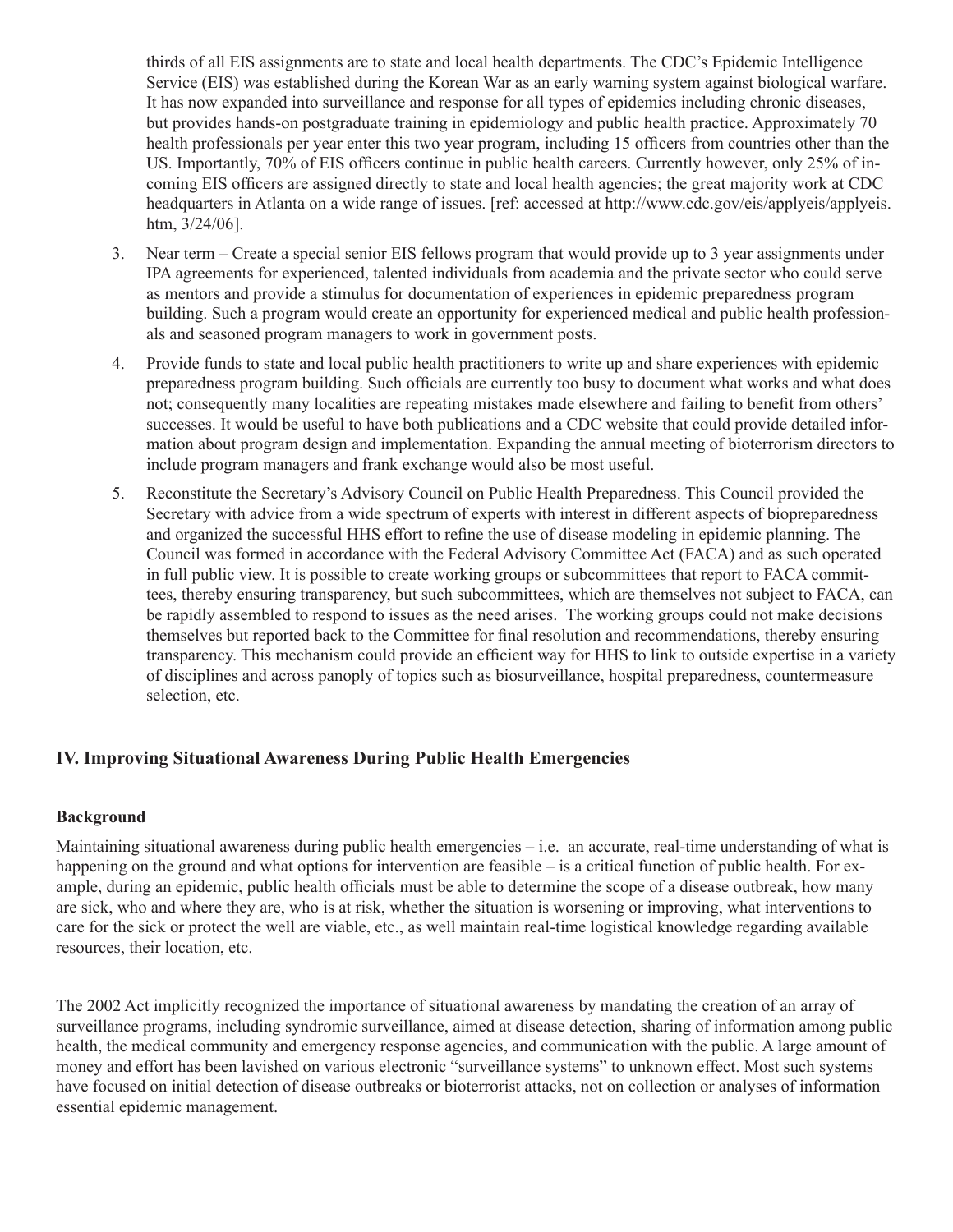#### **Recommendations**

- 1. HHS must develop a strategy for ensuring situational awareness. The Department of Health and Human Services (HHS) should establish a national strategy for ensuring situational awareness during public health emergencies, including epidemics. Such a strategy should include explicit goals and performance specifications to ensure rapid integration of data from different localities, including government health agencies, hospitals and other large health care delivery organizations.
- 2. HHS should explicitly assign responsibility for designing and executing such a strategy. HHS should establish an Office of Public Health Information Technologies within either Office of Public Health Emergency Preparedness (OPHEP) or Office of the National Coordinator for Health Information Technology (ONCHIT) to oversee the design and implementation of disease surveillance systems and other public health data flows and to establish performance expectations for such systems and share lessons learned. Given that hundreds of millions of dollars have already been spent on such systems, and even larger expenditures are planned, HHS should establish a single office with clear accountability for ensuring situational awareness, perhaps within the ONCHIT.
- 3. HHS should explicitly and consistently seek input and feedback from users (federal, state and local health agencies, health care institutions) of electronic surveillance systems and should consult and employ appropriate technical experts (bioinformatics and information technology scientists) in system design and testing. Because these systems are so complex and costly, and because their success depends critically on local users and data inputs (e.g. hospitals) a national advisory body, perhaps reporting to the Secretary's Council on Public Health Preparedness, should be formed to provide counsel on strategic direction, user needs and means of assessing these systems.
- 4. Regularly monitor surveillance systems' performance. All surveillance systems maintained or funded by the federal government should be subject to independent assessment by objective evaluators. State-based systems should be periodically assessed for efficacy and cost-effectiveness as a condition of federal support.
- 5. Urgently establish mandatory, minimum electronic communication links between hospitals and local public health agencies. At minimum, and as a matter of great urgency, public health agencies at the local and state level and hospitals within respective regions should collaborate to establish robust electronic communications that include disease reporting, laboratory reports and emergency department surveillance data as well as logistical information related to available bed capacity, ventilator supply, etc. Creating and maintaining such linkages between public health agencies and hospitals should be a condition of federal grant awards related to any aspect of homeland security. Most of the fundamental information pertinent to epidemic management originates in hospitals or other large health care delivery organizations. Few health agencies currently have electronic links to hospital in a region. The creation of a truly efficient information flows between public health and health care entities must await the development of a secure, nationally integrated electronic health record such as now exists in France, Britain, Singapore, Hong Kong, Taiwan and elsewhere.
- 6. Obtain independent evaluation of Biosense goals and cost-effectiveness. The CDC Biosense Program, which now connects 30 hospitals in 10 cities directly to CDC, acknowledges the importance of the exchange of information between public health and hospitals. Before additional funds are invested in this stopgap system (there are plans to connect to 100 hospitals nationwide), the specific goals of Biosense need to be spelled out and examined in light of the actual operational capabilities. Connecting more hospitals to more state and local health agencies – i.e. linking the local response network which will actually respond to emergencies – may be a better use of funds in the near term.
- 7. Establish redundant communication links between hospitals and public health authorities. Hospitals should have redundant communication systems that provide the capability to communicate with other regional hospitals and with public health authorities via non-electronic means. The importance of such systems was dramatically demonstrated during Hurricane Katrina. Competitive grants should be established to demonstrate innovative approaches to the design and implementation of communication links between hospitals and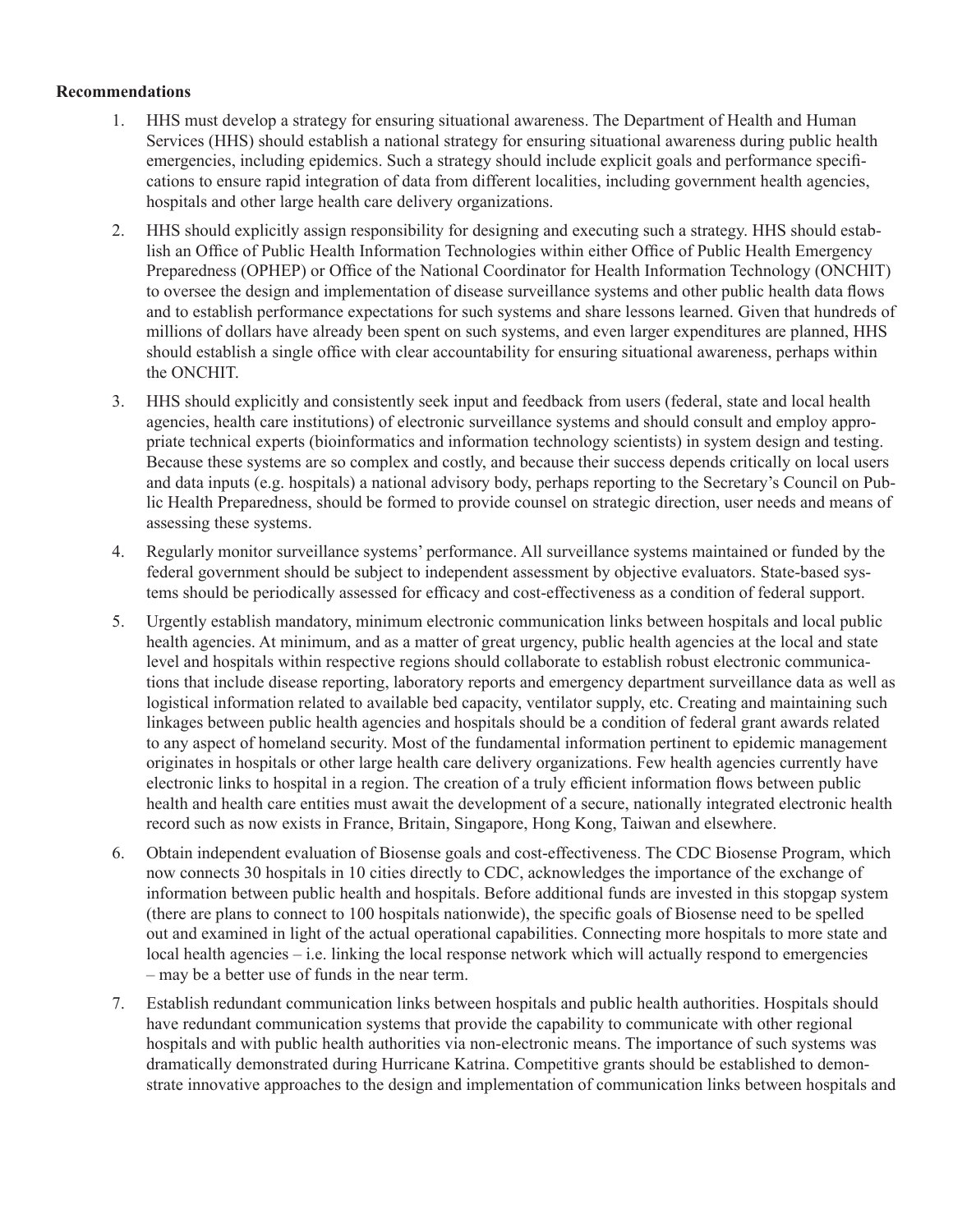# **V. Encouraging and Enabling Public Engagement in Public Health Disaster Preparedness, Response, and Recovery**

## **Background**

Recent disasters such as the Asian Tsunami and Hurricanes Katrina and Rita have made clear that in large-scale disasters community members are a mainstay of immediate response and are critical to community recovery and resilience. HHS should translate this well-documented reality into practice and establish a strategy for and administrative focal point for Citizen Engagement in Public Health Preparedness. HHS should collaborate with DHS to better coordinate and emphasize the efficient recruitment and coordination of volunteers for disaster preparedness and response.

#### **Recommendations**

- 1. Create an Office of Citizen Engagement within the OPHEP of HHS. The Director of this office must have experience in disaster volunteer management, community organizing, and/or health risk and crisis communications. Functions of the Office of Citizen Engagement will include, but not necessarily be limited to:
	- Develop a national strategy for, and evidence-based policies regarding the integration of individual citizens and community-based organizations in preparing for, responding to, and recovering from a public health emergency. Programmatic options that would contribute to an informed and involved citizenry could include but not be limited to pre-event public education and outreach, influential public participation in emergency planning, volunteer training and mobilization, and health risk and crisis communications;
	- Serve as inter-agency coordinator for all federal health agency programs that bear upon citizen engagement in health emergencies, with special attention upon integrating the diverse efforts at recruiting, registering, training, credentialing, and mobilizing volunteers for public health emergencies.
	- Act as liaison between HHS, DHS, the American Red Cross and other disaster-interested NGOs (e.g., Voluntary Organizations Active in Disaster), broadening the scope of work of organizations that have a disaster preparedness, response and recovery mission to include large-scale outbreaks of infectious disease and other health emergencies;
	- Provide guidance to DHS in equipping State, county, local, and Tribal Citizen Corps Councils to play a larger role in community preparations for a public health emergency.
	- Serve as clearinghouse for best practices and principles regarding citizen engagement in public health emergencies and "lessons learned" from demonstration projects administered by the Office.
	- Develop and offer in collaboration with CDC, FEMA, and other relevant agencies a training curriculum for emergency response and health officials in best principles and practices of public involvement
- 2. The Office of Citizen Engagement in consultation and collaboration with DHS will establish and administer competitive state and local grants for demonstration projects that provide "proof of principle" for active participation of citizens in public health preparedness. Grants will require joint application from health departments, local and regional hospitals, emergency management offices, and Citizen Corps Councils. Grant recipients must devise a communications and outreach strategy for publicizing, and accepting public commentary upon, the innovative activities supported by this federal program. Initially, HHS should fund pilot projects in 10 geographically and demographically diverse locales, funded \$1 million annually for 3 years.